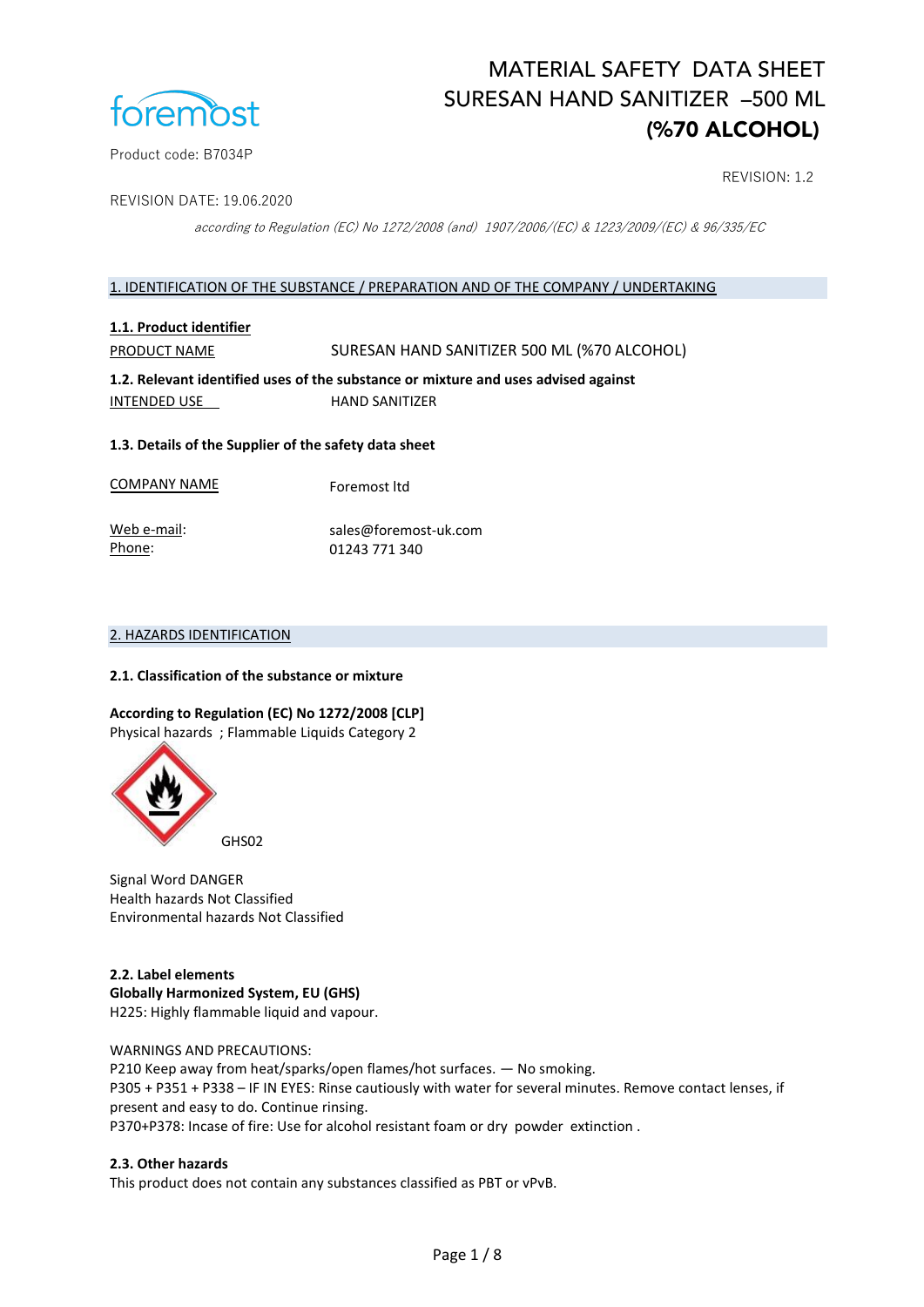

Product code: B7034P

## REVISION: 1.2

REVISION DATE: 19.06.2020

according to Regulation (EC) No 1272/2008 (and) 1907/2006/(EC) & 1223/2009/(EC) & 96/335/EC

## 3. COMPOSITION / INFORMATION ON INGREDIENTS

#### **3.1. Substances;** Not applicable

#### **3.2. Mixtures;**

Aqua, Alcohol, Glycerin, Carbomer, Triethanolamine, Parfum, Tocopheryl Acetate, Aloe Barbademsis Leaf Juice, Benzyl salicylate, Linalool, Limonene, Hydroxycitronellal, Hydroxyisohexyl 3-Cyclohexene Carboxaldehyde, Coumarin.

#### **Ingredients:**

| <b>Chemical Name</b> | EC No.    | <b>CAS No</b> | Content(%) | <b>SEA</b>         |
|----------------------|-----------|---------------|------------|--------------------|
|                      |           |               |            | Class, H Phares*   |
| Alcohol              | 200-578-6 | 64-17-5       | %70        | Flam. Lig. 2; H225 |

#### 4. FIRST AID MEASURES

#### **4.1. Description of first aid measures**

**Ingestion:** May cause discomfort if swallowed.

Drink 1 or 2 glasses of water. If symptoms persist or recur, seek medical attention.

**Eye Contact:** Flush thoroughly with water for 15 minutes. If symptoms persist or recur, seek medical attention. **Skin:** If prolonged contact occurs, rinse thoroughly with water. If spilled on clothing, change clothes. If symptoms persist or recur, seek medical attention.

**Inhalation:** N/A

#### **4.2. Most important symptoms and effects, both acute and delayed**

**Inhalation** No specific symptoms known.

**Ingestion** May cause discomfort if swallowed.

**Skin contact** No specific symptoms known.

**Eye contact** Profuse watering of the eyes

**4.3. Indication of any immediate medical attention and special treatment needed** Notes for the doctor No specific treatment.Treat symtomatically.

#### 5. FIRE FIGHTING MEASURES

#### **5.1. Extinguishing media**

**Suitable extinguishing media** The product is flammable. Use fire-extinguishing media suitable for the surrounding fire.Extinguish with foam, carbon dioxide, dry powder.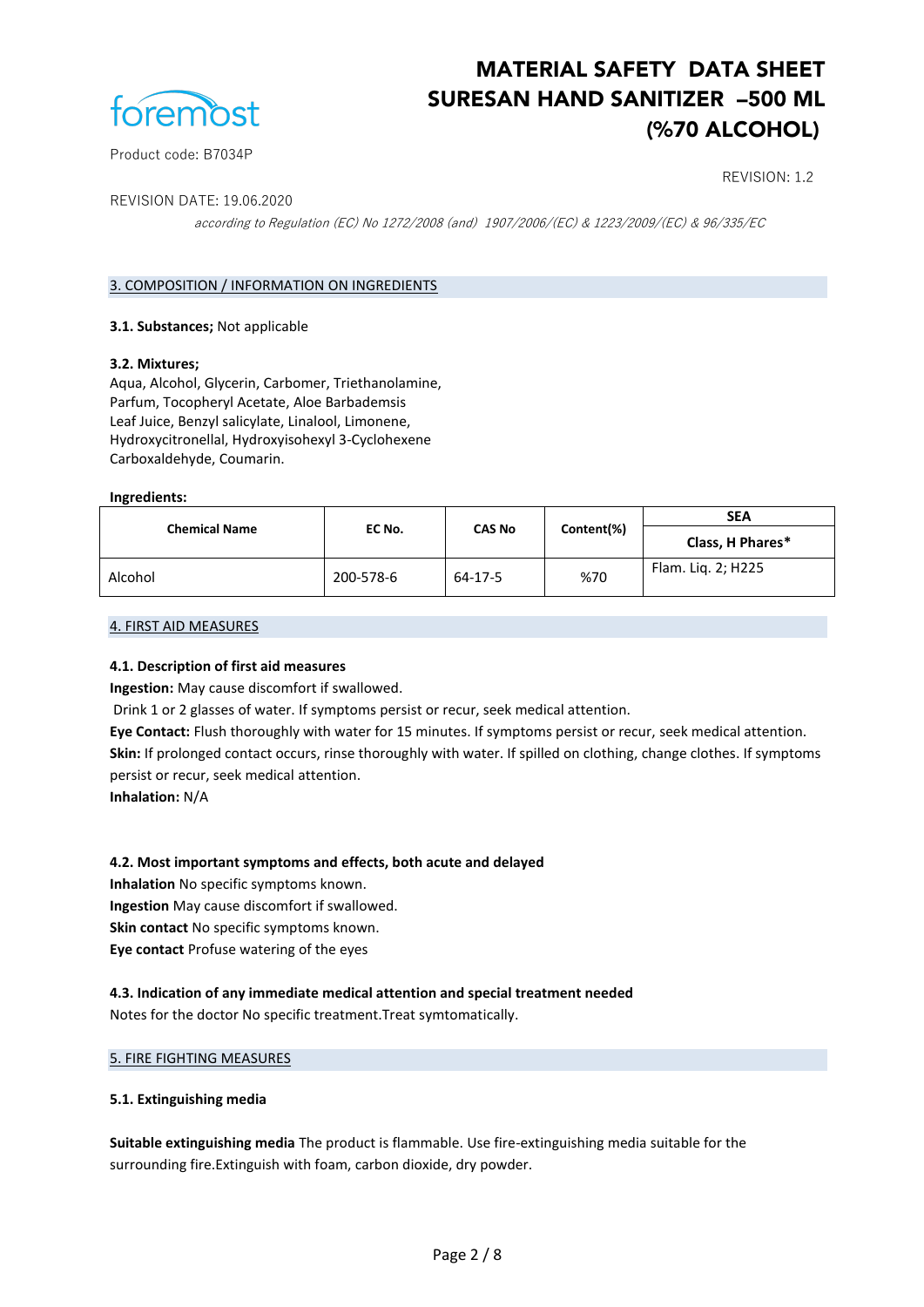

## REVISION: 1.2

REVISION DATE: 19.06.2020

according to Regulation (EC) No 1272/2008 (and) 1907/2006/(EC) & 1223/2009/(EC) & 96/335/EC

#### **5.2. Special hazards arising from the substance or mixture**

Specific hazards No unusual fire or explosion hazards noted.

**Flammable Properties:** Upper Flammable Limit: N/A

Lower Flammable Limit: N/A **Explosive Limits:** UEL: N/A LEL: N/A

**Auto-ignition Temperature:** N/A

**Hazardous Combustion Products:** N/A

**Explosion Data (Sensitivity to Mechanical Impact):** N/A

**Explosion Data (Sensitivity to Static Discharge):** N/A

#### **5.3. Advice for firefighters**

Protective actions during firefighting; Avoid breathing fire gases or vapours. Contain and collect extinguishing water. Move containers from fire area if it can be done without risk. Fight fire from safe distance or protected location.

#### **Special protective equipment for firefighters;**

Use air-supplied respirator, gloves and protective goggles. Wear positive-pressure selfcontained breathing apparatus (SCBA) and appropriate protective clothing.

#### 6.ACCIDENTAL RELEASE MEASURES

#### **6.1. Personal precautions, protective equipment and emergency procedures**

Personal precautions Wear protective clothing as described in Section 8 of this safety data sheet. Avoid contact with eyes and prolonged skin contact.

#### **6.2. Environmental precautions**

Environmental precautions Avoid discharge into drains or watercourses or onto the ground.

#### **6.3. Methods and material for containment and cleaning up**

Methods for cleaning up Stop leak if possible without risk. Absorb in vermiculite, dry sand or earth and place into containers. Flush contaminated area with plenty of water.

#### **6.4. Reference to other sections**

Reference to other sections For personal protection, see Section 8. See Section 11 for additional information on health hazards. For waste disposal, see section 13.

#### 7.HANDLING AND STORAGE

#### **7.1. Precautions for safe handling**

Avoid contact with eyes. Protect against direct sunlight.

#### **7.2. Conditions for safe storage, including any incompatibilities**

Store in tightly-closed, original container in a dry, cool and well-ventilated place. Keep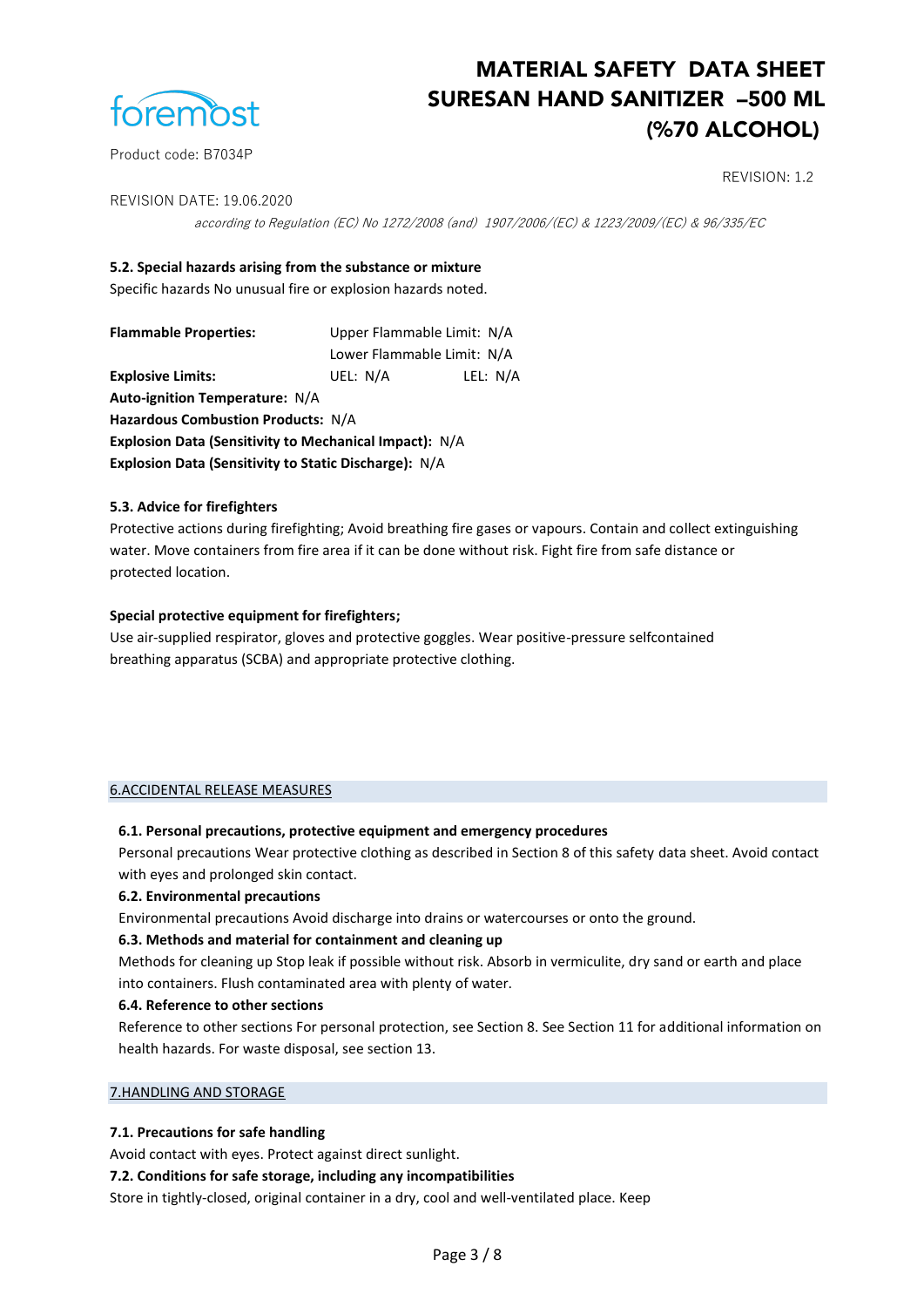

### REVISION: 1.2

REVISION DATE: 19.06.2020

according to Regulation (EC) No 1272/2008 (and) 1907/2006/(EC) & 1223/2009/(EC) & 96/335/EC

containers upright. Keep away from food, drink and animal feeding stuffs. Protect from freezing and direct sunlight. Store at temperatures not exceeding 50°C. Protect from freezing and direct sunlight.

**7.3. Specific end use(s)** Specific end use(s) The identified uses for this product are detailed in Section 1.2.

#### 8.EXPOSURE CONTROLS/PERSONAL PROTECTION

**8.1. Control parameters** No data available. **Recommended Exposure Guidelines:** N/A **Engineering Controls:** N/A **Personal Protective Equipment (PPE):** N/A **Eye/Face Protection:** None required with normal household use. Industrial Setting: For splash protection, use chemical goggles. Eye wash fountain is recommended. **Skin Protection:** None required with normal household use. Industrial Setting: Protective gloves (rubber, neoprene) should be used for prolonged direct contact. **Respiratory Protection:** No special precautions for casual exposure. Ventilation Local Exhaust: None required with normal consumer use. Special: None Industrial (General): Normal/general dilution ventilation is acceptable. Other: None

#### 9.PHYSICAL AND CHEMICAL PROPERTIES

#### **9.1. Information on basic physical and chemical properties**

**Appearance (color, physical form, shape):** liquid

**Odor:** specific **Solubility in Water:** Complete **pH %100:** 5,00-7,00 (20°C , ±0.2) **Flash Point:** 21°C **9.2. Other information** Other information No information required.

#### 10.STABILITY AND REACTIVITY

#### **10.1. Reactivity**

Reactivity There are no known reactivity hazards associated with this product.

#### **10.2. Chemical stability**

Stability Stable at normal ambient temperatures and when used as recommended. Stable under the prescribed storage conditions.

#### **10.3. Possibility of hazardous reactions**

None

#### **10.4. Conditions to avoid**

Conditions to avoid Avoid exposure to high temperatures or direct sunlight. Avoid freezing.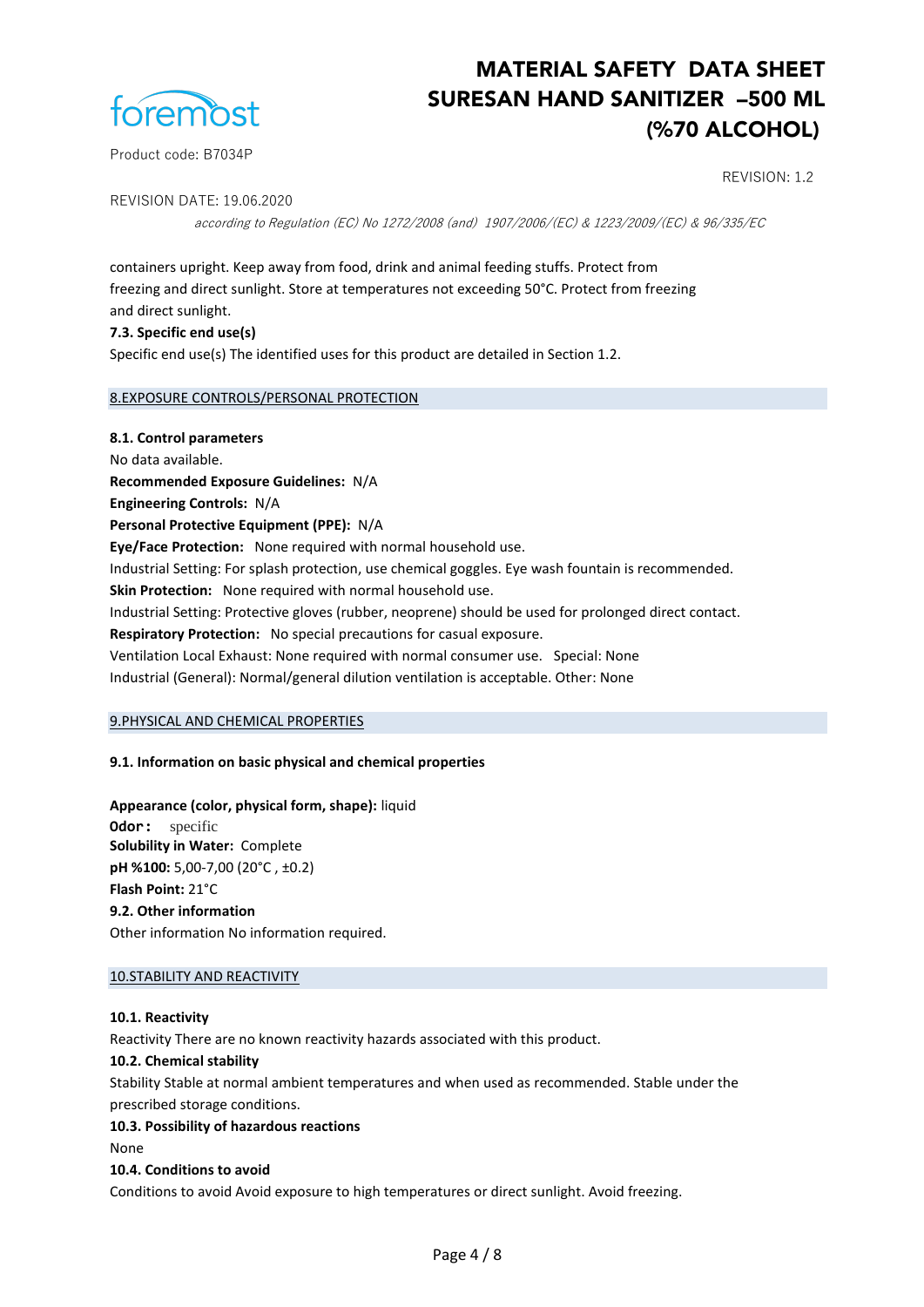

### REVISION: 1.2

REVISION DATE: 19.06.2020

according to Regulation (EC) No 1272/2008 (and) 1907/2006/(EC) & 1223/2009/(EC) & 96/335/EC

## **10.5. Incompatible materials**

Materials to avoid No specific material or group of materials is likely to react with the product to produce a hazardous situation.

#### **10.6. Hazardous decomposition products**

Carbon monoxide (CO). Carbon dioxide (CO2).

#### 11.TOXICOLOGICAL INFORMATION

#### **11.1. Information on toxicological effects**

| Oral       | LD50 | 10470 mg/kg (rat) |
|------------|------|-------------------|
| Inhalation | LC50 | 124.7 mg/L/4h     |
| Dermal     | LD50 | (rat)             |
|            |      | >15800 mg/kg      |
|            |      | (rabbit)          |

Skin Irritation : Not irritating to skin

Eye Irritation : It can irritate the eyes.

Respiratory Irritation : Data not available

Mutagenicity: Not mutagenic.

**Routes of exposure:** Refer to section 4 of SDS for routes of exposure and corresponding symptoms.

**Chronic Effects:** No chronic health effects reported.

**Target Organs:** No target organs reported.

**Carcinogenicity:** This finished product is not carcinogenic.

#### 12.ECOLOGICAL INFORMATION

**Environment** This product is not anticipated to cause adverse effects to animal or plant life if released to the environment in small quantities. Not expected to bioaccomulate.

**Persistence/ Degradability** This product is readily biodegradable.

**Aquatic toxicity:** N.D.A. Ecological information on ingredients; **Aquatic toxicity (acute):**  Alcohol; Ethanol ( CAS No: 64-17-5): Algae (Chlorella vulgaris): EC50 (3d): 275 mg/l Rainbow trout (Salmo gairdneri): LC50 (24h): 11200 mg/l Daphnia magna: EC50 (48h): 12340 mg/l **Mobility** The product is miscible with water. May spread in water systems. **Behaviour in environmental systems:** Not determined **Ecotoxical effects:** Not determined **Behaviour in sewage processing plants:** Not determined **Other adverse effects:** No further relevant information available.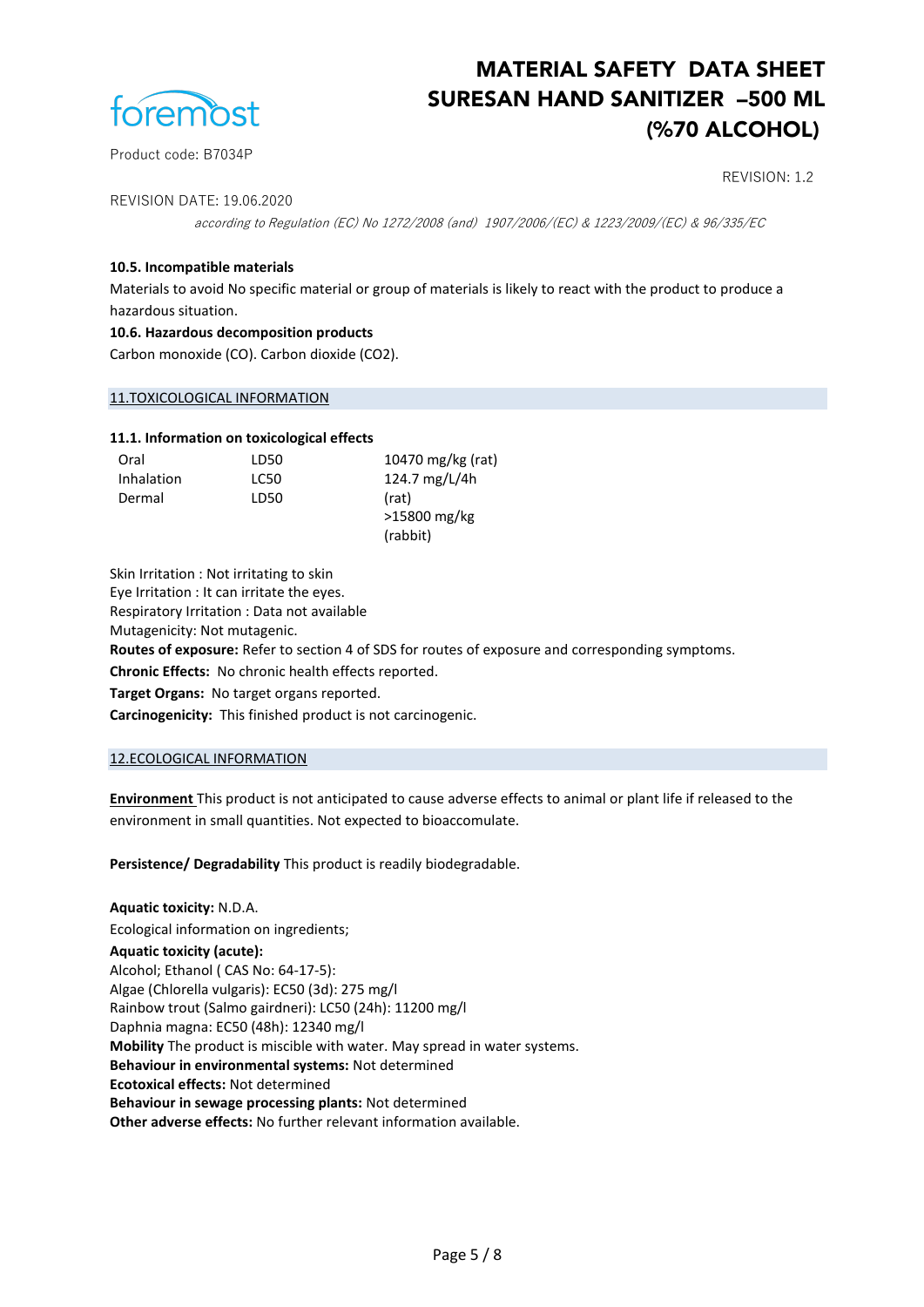

Product code: B7034P

## REVISION: 1.2

REVISION DATE: 19.06.2020

according to Regulation (EC) No 1272/2008 (and) 1907/2006/(EC) & 1223/2009/(EC) & 96/335/EC

### 13.DISPOSAL CONSIDERATIONS

#### **13.1. Waste treatment methods**

#### **DISPOSAL SHOULD BE IN ACCORDANCE WITH FEDERAL, STATE/PROVINCIAL AND LOCAL REGULATIONS**

Non Household Setting: Products covered by this MSDS, in their original form, when disposed as waste, are considered non hazardous waste according to Federal RCRA regulations (40 CFR 261). Disposal should be in accordance with local, state and federal regulations. Solutions of diluted detergent in the course of use, may be allowed to be flushed down sewer. First check with your local water treatment plant. Recycling is recommended for undiluted scrap product. Do not landfill.

#### 14.TRANSPORT INFORMATION

14.1. UN number : 1170 14.2. UN proper shipping name: ETHANOL (ETHYL ALCOHOL) AND ETHANOL SOLUTION 14.3. Transport hazard class(es): 3 (F1) Flammable liquids 14.4. Packing group : ІІ 14.5. Environmental hazards : Product does not have any environmental hazards. 14.6. Special precautions for user Provisions for dangerous goods (ADR) should be complied. 14.7. Transport in bulk according to Annex II of MARPOL73/78 and the IBC Code : Not applicable. Transport of dangerous goods by road, rail and inland waterway ( ADR, RID, ADN) UN number 1170 Proper shipping name ETHANOL (ETHYL ALCOHOL) AND ETHANOL SOLUTION Details in the transport document UN1170, ETHANOL (ETHYL ALCOHOL) AND ETHANOL SOLUTION, 3, ІІ Class 3 Classification code F1 Packing group **II** Hazard label(s) 3



**IATA:**

UN number : 1170 UN proper shipping name: ETHANOL (ETHYL ALCOHOL) AND ETHANOL SOLUTION Transport hazard class(es): 3 (F1) Flammable liquids Packing group : ІІ **Details in the transport document:** UN1170, ETHANOL SOLUTION , 3, II

Finished products can also be shipped as ID 8000 CONSUMER COMMODITY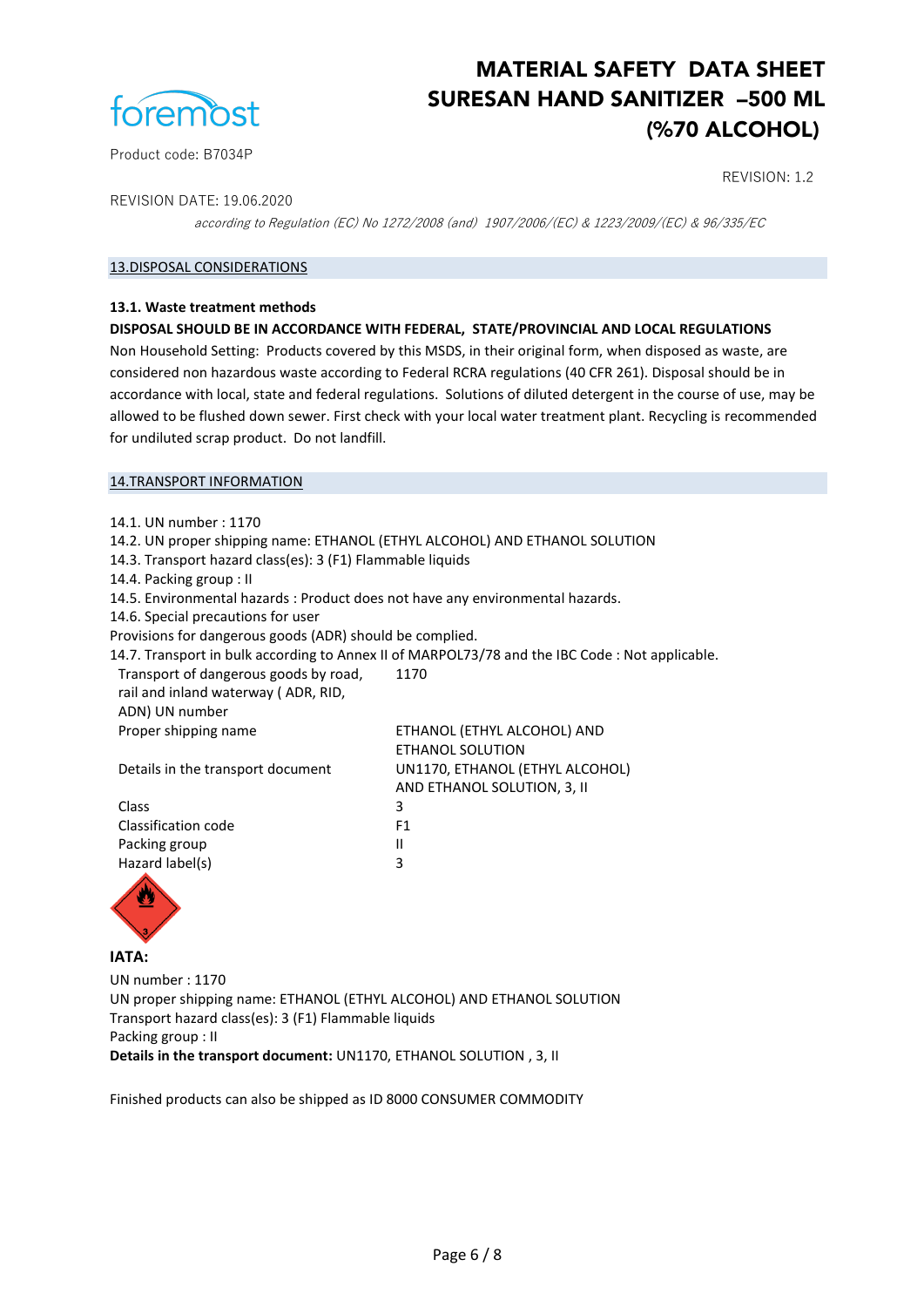

Product code: B7034P

## REVISION: 1.2

REVISION DATE: 19.06.2020

according to Regulation (EC) No 1272/2008 (and) 1907/2006/(EC) & 1223/2009/(EC) & 96/335/EC

#### 15.REGULATORY INFORMATION

**15.1. Safety, health and environmental regulations/legislation specific for the substance or mixture** COSMETIC REGULATION, INTERNATIONAL MATERIAL SAFETY DATA SHEET REGULATION EU Cosmetics Directive 76/768/EEC; New EU Cosmetic Products Regulation (EC) No 1223/2009; REACH Regulation (EC) No 1907/2006;All chemicals listed on the Australian Inventory of Chemical Substances (AICS). The Biocidal Products Regulation (BPR, Regulation (EU) 528/2012) 16.OTHER INFORMATION

The labelling of the product is indicated in Section 2. The full text of all abbreviations indicated by codes in this safety data sheet are as follows:

#### **Risk Phrases**

H225: Highly flammable liquid and vapour.

#### **Caution Phrase**

P210 Keep away from heat/sparks/open flames/hot surfaces. — No smoking.

P305 + P351 + P338 – IF IN EYES: Rinse cautiously with water for several minutes. Remove contact lenses, if present and easy to do. Continue rinsing.

P370+P378: Incase of fire: Use for alcohol resistant foam or dry powder extinction .

#### - **Abbreviations and acronyms used in the safety data sheet;**

ADR: European Agreement concerning the International Carriage of Dangerous Goods by Road.

ADN: European Agreement concerning the International Carriage of Dangerous Goods by Inland Waterways.

RID: European Agreement concerning the International Carriage of Dangerous Goods by Rail.

IATA: International Air Transport Association.

ICAO-TI: Technical Instructions for the Safe Transport of Dangerous Goods by Air.

IMDG: International Maritime Dangerous Goods.

CAS: Chemical Abstracts Service.

ATE: Acute Toxicity Estimate.

LC<sub>50</sub>: Lethal Concentration to 50 % of a test population.

LD<sub>50</sub>: Lethal Dose to 50% of a test population (Median Lethal Dose).

EC<sub>50</sub>: 50% of maximal Effective Concentration.

PBT: Persistent, Bioaccumulative and Toxic substance.

vPvB: Very Persistent and Very Bioaccumulative

\*N/A. - Not Applicable \*N/K. - Not Known \*N.D.A.-No Data Available